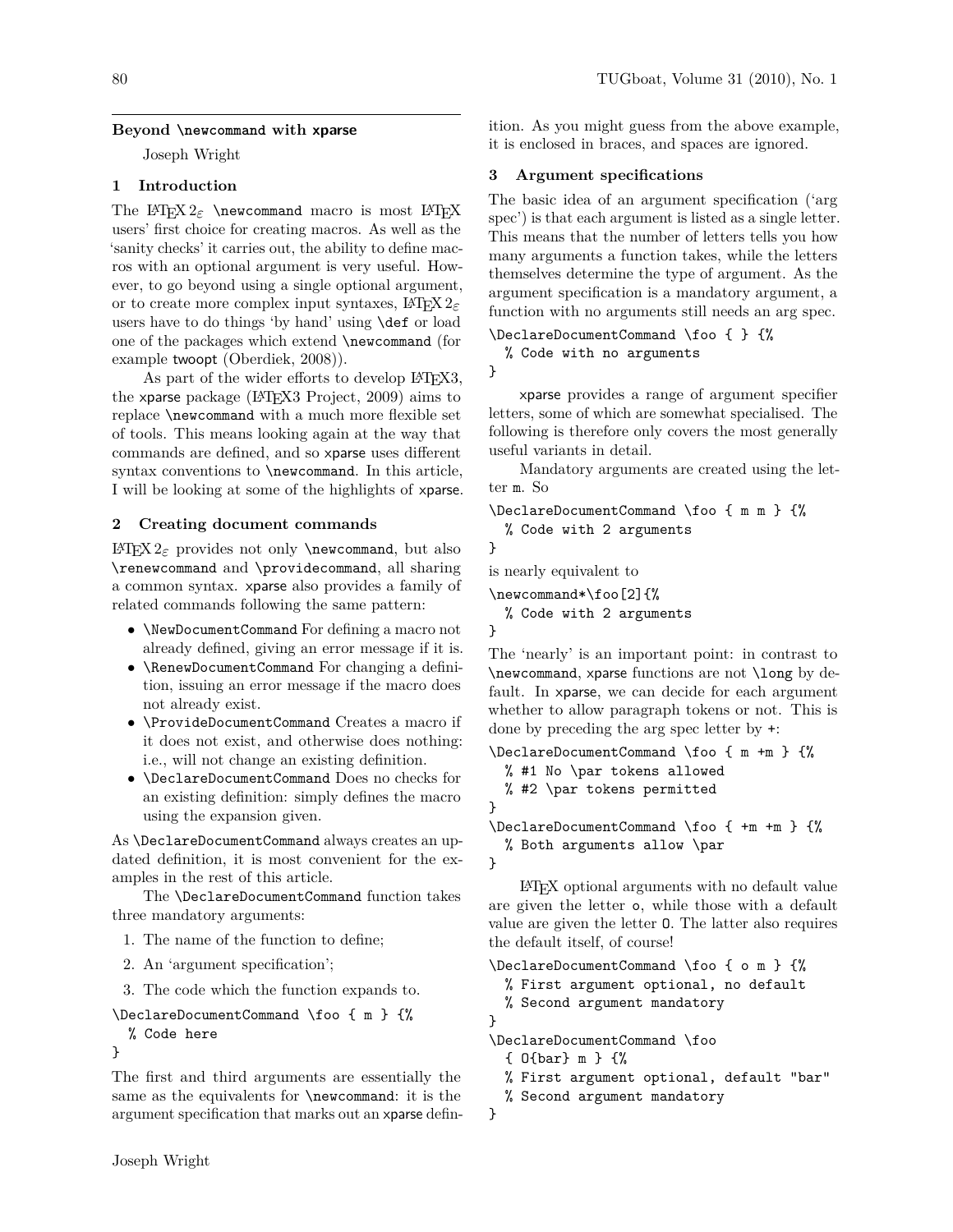The use of two separate letters here illustrates another LATEX3 concept: functions used for setting up a document should have a fixed number of mandatory arguments. So while o is given with no additional information, O must always be given along with the default (as shown).

Thus far, the xparse method does not go significantly beyond what is possible using \newcommand. However, as well as recognising more types of argument, xparse also allows free mixing of optional and mandatory arguments. For example, it is easy to create a function with two optional and two long mandatory arguments in one step.

\DeclareDocumentCommand \foo

```
{ o +m o +m } {%
  % Four args, #1, #2, #3 and #4
  % Only #2 and #4 can include \par tokens
}
```
Creating this type of behaviour is far from trivial without xparse.

Generalising the idea of a LATEX 2*ε* optional argument, which is always enclosed in square brackets, xparse can create optional arguments delimited by any pair of tokens. This is done using the letters d (no default value) and D (with default value): 'd' stands for 'delimited'. So we can easily add an argument in parentheses or angle brackets, for example.

\DeclareDocumentCommand \foo

```
{ d() D<>{text} m } {%
  % Optional #1 inside ( ... )
  % Optional #2 inside < ... >
  % with default "text"
  % Mandatory #3
}
```
A standard  $\text{LATEX } 2\varepsilon$  method to indicate a special variant of a macro is to add a star to its name. xparse uses the letter s to indicate this type of argument. There is then a need to indicate if a star has been seen. This done by returned one of two special values (\BooleanTrue or \BooleanFalse), which can be checked using the function \IfBooleanTF:

```
\DeclareDocumentCommand \foo { s m } {%
  \IfBooleanTF #1 {%
    % Starred stuff using #2
  }{%
    % Non-starred stuff using #2
  }%
}
```
A generalised version of the s specifier, with the letter t for 'token'. This works in exactly the same way, but for an arbitrary token, which is given following the 't'.

\DeclareDocumentCommand \foo { t/ m } {%

```
\IfBooleanTF #1 {%
    % Code if a slash was seen
  }{%
    % Code if no slash was seen
 }%
}
```
Of the more specialised specifier letters, perhaps the most interesting is **u**, to read 'up to' some specified value.

\DeclareDocumentCommand \foo { u{stop} } {%

```
% Code here
```
}

\foo text stop here

Here, the code will parse ' $text{text}_{\Box}$ ' as #1. Following standard TEX behaviour, the space between 'text' and 'stop' will be picked up as part of the argument.

#### **4 Optional arguments**

\newcommand does not differentiate between an optional argument which has not been given and one which is empty:

```
\newcommand\foo[2][]{%
  % Code
}
\foo{bar}
```
\foo[]{bar}

In both cases, #1 is empty: not entirely helpful. It is possible to get around this using a suitable default value, but xparse aims to solve this problem in a general fashion.

When no default is available for an optional argument, xparse will return the special marker \NoValue if the argument is not given. It is then possible to check for this marker using the \IfNoValue test:

```
\DeclareDocumentCommand \foo { o m } {%
  \IfNoValueTF{#1}{%
    % Stuff just with #2
  }{%
    % Stuff with #1 and #2
  }%
}
```
Following the standard LAT<sub>EX</sub>3 approach, this test is available with versions which only have a true or false branch:

```
\DeclareDocumentCommand \foo { o m } {%
  \IfNoValueF{#1}{%
    % Stuff with #1
  \frac{1}{2}%
  % Stuff with #2
}
```